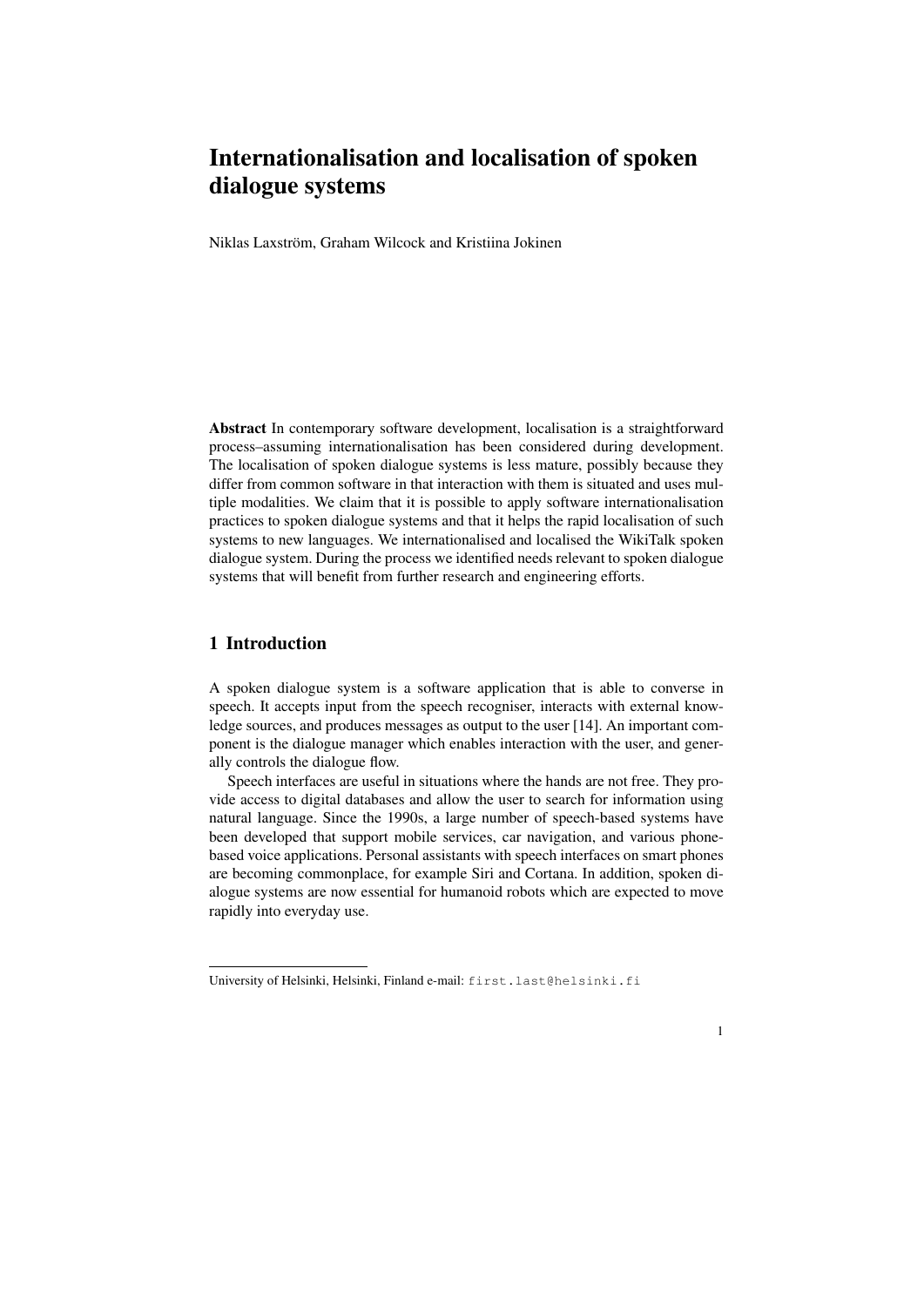As smart phones propagate around the world, often being people's only way to access the Internet, localisation of personal assistants is as important as for other software. A particularly challenging area is robotics, where spoken dialogue systems need to maintain a two-way conversation by listening as well as talking with the situated agent, and focus on the physical environment as well.

The importance of localisation is widely acknowledged in the software industry: localisation is considered to be necessary for the software developers to remain competitive [25, 21]. Localisation removes the language barrier, making the software usable for more people. It also allows people to work using their most fluent language.

Localisation helps preserve non-dominant languages by encouraging their use and make them visible in the digital world. Localisation can also serve to revitalise endangered languages by motivating their speakers to use them. For instance, [17] points out that to survive digitalisation, a language has to have a digitally performed function, i.e. it has to produce new, publicly available digital material.

The DigiSami project<sup>1</sup> focuses on the viability of the the North Sami language (one of the small Finno-Ugric languages spoken in the Northern Europe) by supporting digital content generation and experimenting with language technology applications that can strengthen the user's interest in using the language in various interactive contexts. For the latter purpose it uses WikiTalk[30].

We investigated whether common software internationalisation and localisation methods are applicable to spoken dialogue systems. Our hypotheses are:

- 1. existing software internationalisation practices can be applied to spoken dialogue systems;
- 2. once internationalisation is in place, localisation of a spoken dialogue system to a new language is rapid.

To test the hypotheses we performed a practical case study using the WikiTalk spoken dialogue system described in Section 3. WikiTalk was initially developed without consideration for internationalisation and localisation. For this study we first created an internationalised version of WikiTalk to test the first hypothesis. We also localised WikiTalk to English and Finnish. We then involved other people to localise WikiTalk to Japanese in order to test the second hypothesis.

In this study we used WikiTalk with a Nao robot, but most of the observations apply to spoken dialogue systems in general. Section 5.2 addresses issues specifically related to the Nao robot and multimodality.

The paper is structured as follows. Section 2 summarises previous work on the theory and methods of internationalisation and localisation of spoken dialogue systems and of software. Section 3 describes WikiTalk. Section 4 contains the results of the study and Section 5 explains the limitations of our internationalisation. Finally, we discuss the results and conclude with recommendations for future improvements to the internationalisation of spoken dialogue systems.

<sup>1</sup> http://www.helsinki.fi/digisami/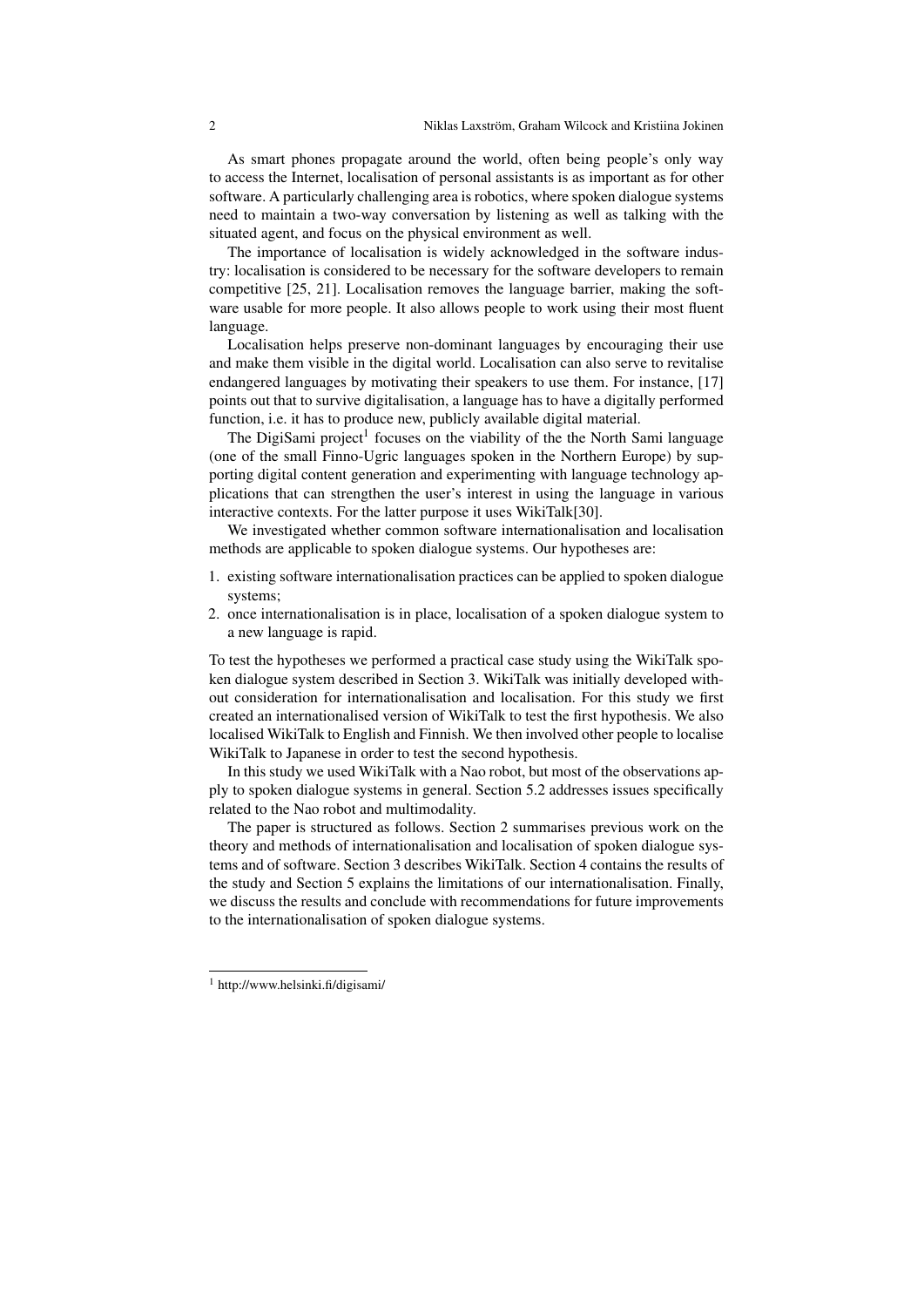Internationalisation and localisation of spoken dialogue systems 3

#### 2 Previous work and methods

Software internationalisation and localisation has a long history [8]. We can therefore adopt long-standing software internationalisation practices and apply them to spoken dialogue system software.

While there is much standardisation in software internationalisation, there is great variance in its methods and quality. Hence there are no unified practices [6]. However, we consider libraries such as GNU Gettext [1], in use for two decades, to encapsulate a stable core of practices. The Gettext ecosystem is well documented [26]. In addition we rely on our experience working with internationalisation and localisation of many open source projects which use various libraries.

#### *2.1 Software internationalisation and localisation*

Internationalisation is the process of designing software so that it can be adapted to different languages or regions. Localisation is the process of adapting the software to a specific locale. World Wide Web Consortium (W3C) provides a concise summary of the concepts [33].

Internationalisation and localisation are closely related. Internationalisation is done by the software developer to make localisation possible and easy. Localisation is usually done by an expert in a language, often known as a translator even though the localisation work is not only translation.

The goal of internationalisation is to facilitate the best software localisation while minimising changes required to the software source code. Poor implementation of internationalisation restricts the quality of localisation. For example, if the software places restrictions on the word order of an interface string, it is impossible to produce good localisation in languages where the natural word order differs. This issue is solved in Example 1, which shows a string in English (a) translated into German (b). A good German translation would be impossible if the translator was only able to translate the word *Show*. Because in the example we have a placeholder (\$1) that can be moved, a good translation is possible.

(1) a. Show \$1? b. \$1 anzeigen?

It is common to implement internationalisation with programming libraries. Such libraries are beneficial in many ways: they reduce implementation costs and increase interoperability with various tools used by the translators. In practice, however, there are many different internationalisation libraries that are not completely compatible with each other. Interoperability between libraries and translation tools is most often achieved only through the file format of the interface strings. For example, web-based translation platforms such as Pootle or translatewiki.net are able to provide translators with an easy interface and various translation aids (e.g. translation memory), as long as they support the given file format.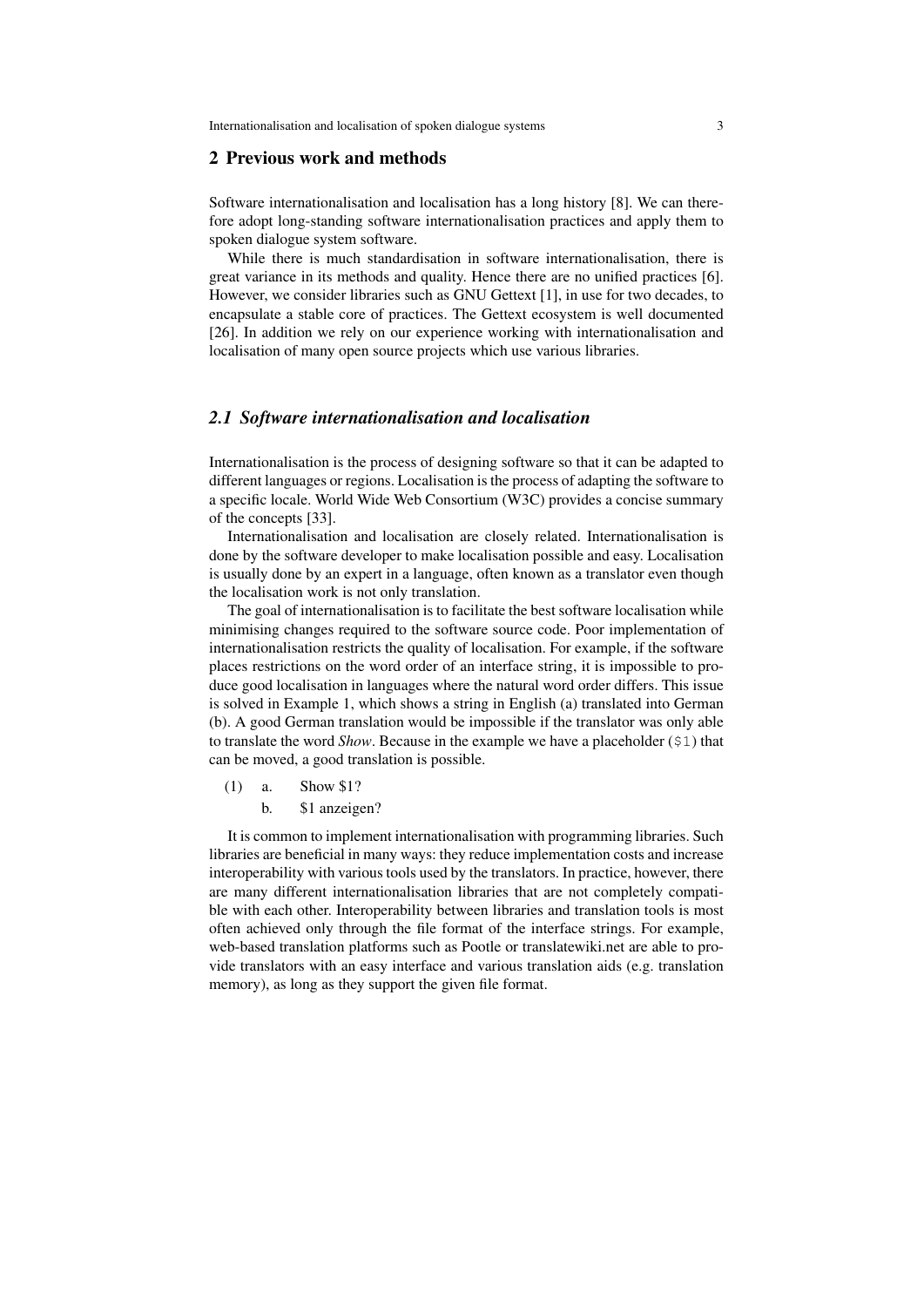## *2.2 Dialogue system localisation*

A common way to localise spoken dialogue systems is to have a general dialogue model with well-defined dialogue acts which are considered universally valid, and then realise the communicative intentions with respect to different languages. The system's presentation language is localised with respect to the user's actual language. The dialogue model approach has often been considered one of the main benefits for building separate and hierarchical modules of a more general model of interaction, while leaving realisation of the dialogue acts to separate languagespecific components, so that language generation is a task for localisation [10].

There has been work on standardising dialogue acts and interaction management, and this has resulted in ISO standards [3] which aim at a general and scalable set of dialogue acts which could be used amongst different tasks, activities and languages. However, very few dialogue systems are actually built on these theoretically and practically well-grounded acts. The reason may be that for a simple voice interface such a set of dialogue acts is considered too elaborate, or maybe the acts are considered too theoretical for an engineering task of building simple interfaces.

Dialogue strategies are usually designed for a user who is a generic mean of the possible users. Adaptation to different users is done via user modelling which takes the various users' individual preferences into account: this can range from a list of preferences related to language, speed, etc. to a more elaborated modelling of the user's likes and habits as in recommendation systems. The system can use the user model to provide suitably tailored help [11] or proactively take the user's needs into account [22].

Another problem with the dialogue modelling approach is that interaction management also requires localisation. It is much more difficult to standardise spoken interaction features such as turn-taking practices, politeness codes, and feedback realisation with the help of standard interaction management protocols. These features vary depending on the culture and language, and also vary for each individual so large intercultural studies are necessary to model the differences. It may not be easy or even possible to have a standard set of interaction patterns which can then be localised for interaction management in various cultures.

## 3 WikiTalk

WikiTalk [30] is a spoken information access system that gets its information from Wikipedia. The system talks about a given topic using sentences extracted from the Wikipedia article about the topic. The sentences are processed to make them more suitable for spoken dialogue, mainly by removing large amounts of textual details (parenthetical information, footnotes, infoboxes and so on). The hyperlinks in the Wikipedia text are also extracted and are used to predict the user's utterances in order to support smooth shifts to related topics. Example dialogues with WikiTalk are given by [15, 30].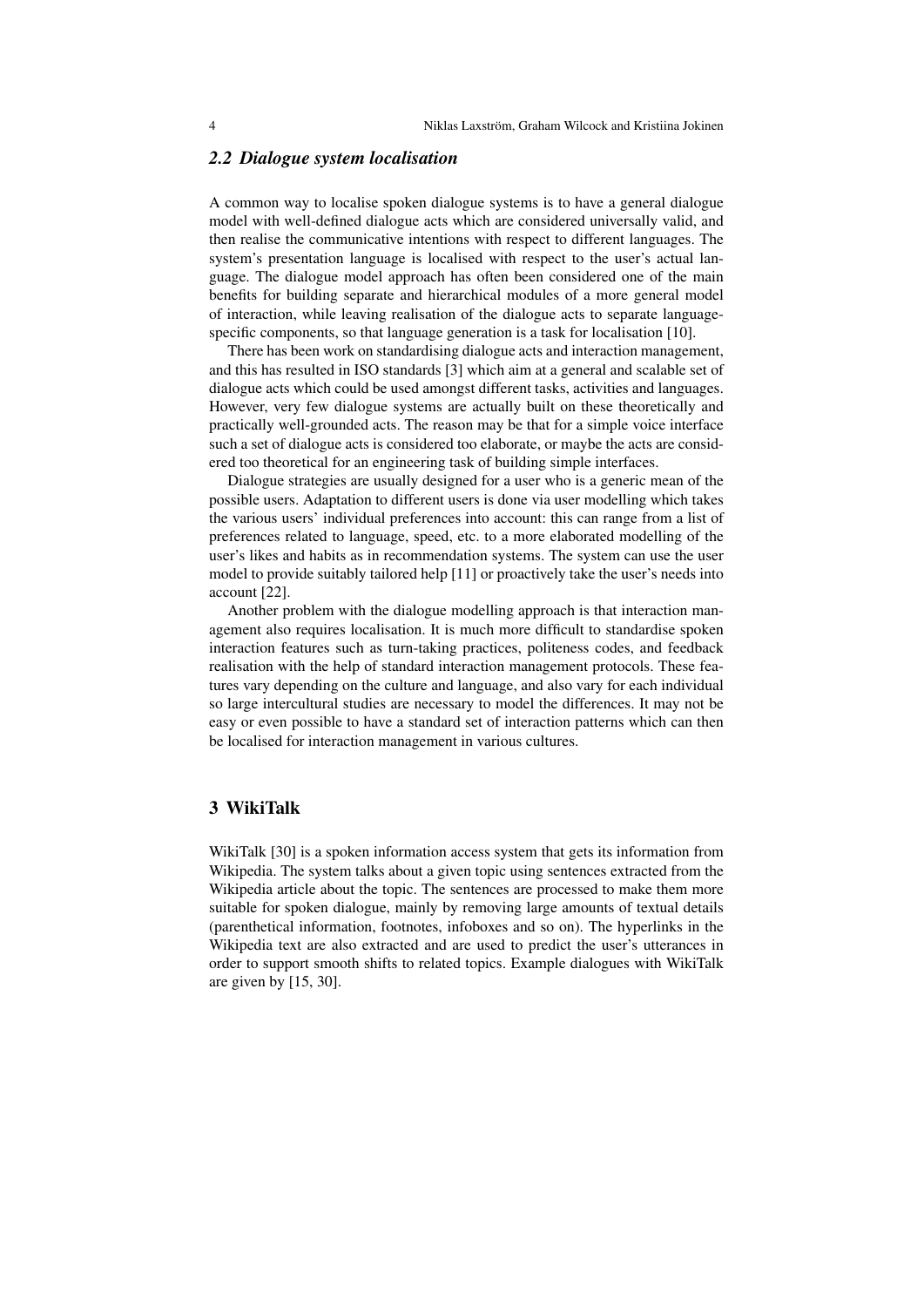Internationalisation and localisation of spoken dialogue systems 5

WikiTalk is bound by the limitations of the automatic speech recognition (ASR) and text-to-speech (TTS) systems available on the robot. The Nao robot currently supports ASR and TTS for 19 different languages (which must be purchased separately, apart from English and one other language). An important limitation is that ASR on Nao can process only one language at a time. This makes it difficult to handle language switching in multilingual situations and rules out multilingual conversations.

Nao does not provide language identification of speech. Such technology exists [19] but is not readily available. Language identification of text has become a common tool in translation agencies and machine translation services. In the case of Nao, implementing spoken language identification is expected to be complicated due to limited processing power on the robot. Spoken language systems would benefit from such a technology: in WikiTalk it would allow more fluent language selection. Our language selection mechanisms are described in Sections 4.1 and 4.3.

In WikiTalk the interface language, the language the user uses to communicate with the application, is linked to the Wikipedia in the same language. This means that to have WikiTalk in a particular language, we must have all of the following: localisation of WikiTalk in that language; ASR and TTS for that language; and a Wikipedia for that language.

#### 4 WikiTalk internationalisation

We start with the results regarding the first hypothesis. Section 4.4 discusses results regarding the second hypothesis of rapid localisation.

Generally the software internationalisation process goes as follows: First choose an internationalisation library. Using the library, make the interface strings translatable; adapt the code to handle other internationalisation features (character encoding, number formatting, calendar systems, etc.) depending on the needs of the application; and implement language selection.

We implemented the internationalisation step by step: after each feature we decided what to add next by seeing what would make the biggest difference in the quality of the localisation. The following sections contain more details of each step.

## *4.1 String extraction, variables and language selection*

First, we had to identify the software interface strings. In WikiTalk, those are the available user commands and the interaction management utterances by the robot. For example, when the user interrupts the speaking robot, the robot says in English *oh sorry*, in Finnish *anteeksi* and in Japanese *sumimasen*. This process, known as string extraction, is a typical step when internationalisation is done after development [4, 29]. The aim is to move the strings to be translated into a file separate from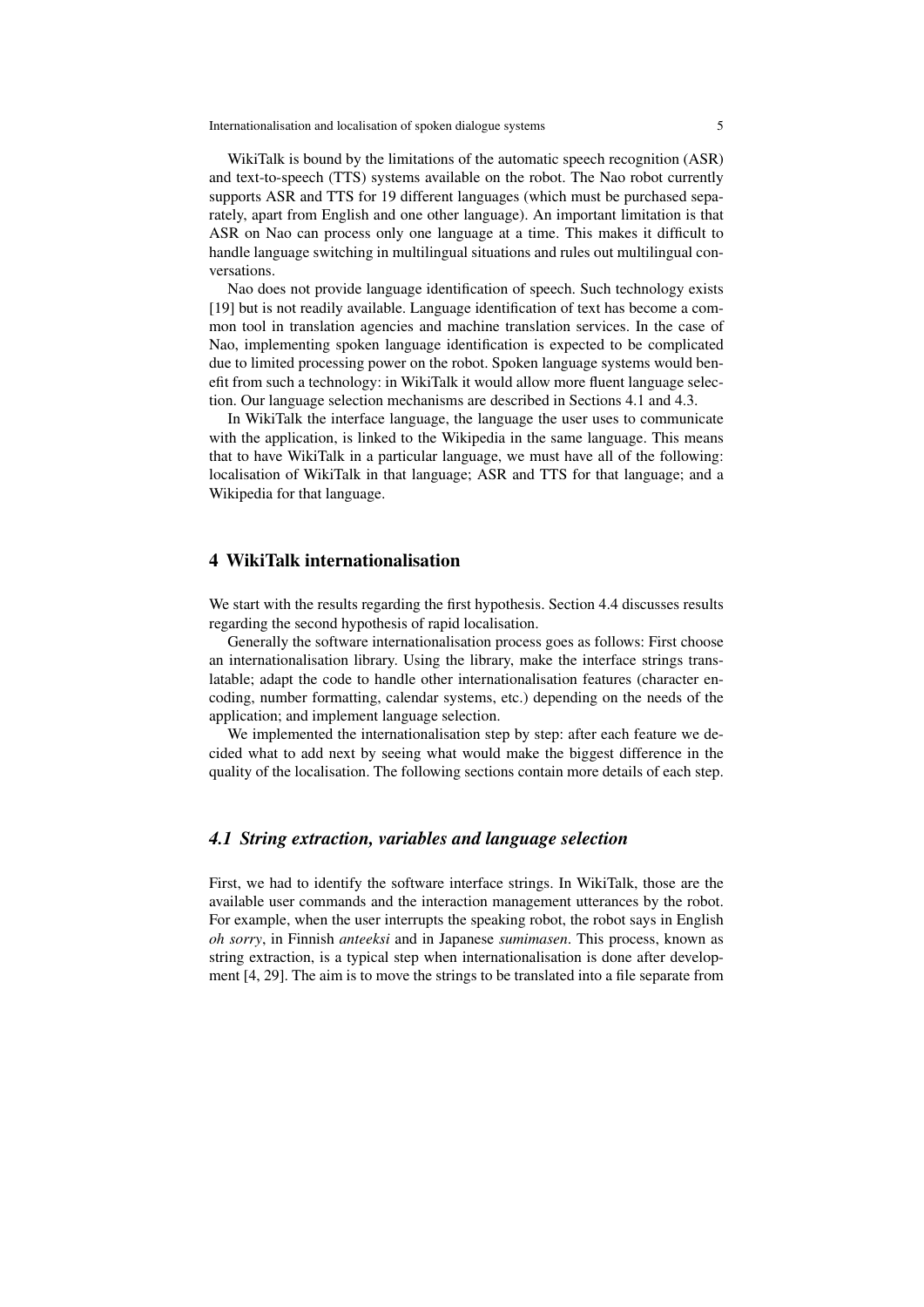the application code, by replacing the string in the code with a function call. This function needs to know which translation it should fetch. Therefore, an identifier was assigned to each extracted string. We stored the map of identifiers and string contents in a JSON file format, one file per language.

Further work was necessary on these strings as some translated utterances were awkward or even ungrammatical due to differences in word order. We solved this issue by adopting variables, which act as movable placeholders in the translatable strings (see Example 1 in Section 2.1).

Once localised, every software needs a way to select what locale to use. Given the limitations in language identification (see Section 3), we added a configuration option that sets the default language to use. When WikiTalk starts up, it announces the availability of other languages. The robot says *say Finnish if you want to use Finnish* in Finnish, and continues similarly for other available languages. This approach does not scale above a few languages: it would take a considerable amount of time to list even ten languages, not to mention hundreds of languages supported by some software applications.

#### *4.2 Wikipedia content processing*

A common practice in software internationalisation is to make the code generic enough to work in any language. Programming interfaces are used to abstract the differences behind a common interface.

Natural language processing is one WikiTalk component for which this principle is important. In order to avoid the difficulties of open-vocabulary speech recognition, WikiTalk predicts the user's next utterance and only listens for a specified vocabulary of words and phrases. The recognition vocabulary is dynamically generated according to the dialogue context.

Wikipedia content processing in WikiTalk is summarised by [18]. We used the Python Beautiful Soup library to extract the plain text of Wikipedia articles and the Natural Language Toolkit library to tokenize the text into sentences. Information about links is used both to synchronise gestures (see Section 5.2) and to define the keywords the robot listens for to make topic shifts.

## *4.3 Finnish WikiTalk*

WikiTalk listens for language autonyms like "suomi" (Finnish) using English language ASR. We used this as an additional mechanism for language selection. This solution only works in this particular context. As an experiment, we tried to decouple the *interface language* from the *Wikipedia language*. We accessed Swedish Wikipedia using Finnish WikiTalk and found the quality of Swedish using Finnish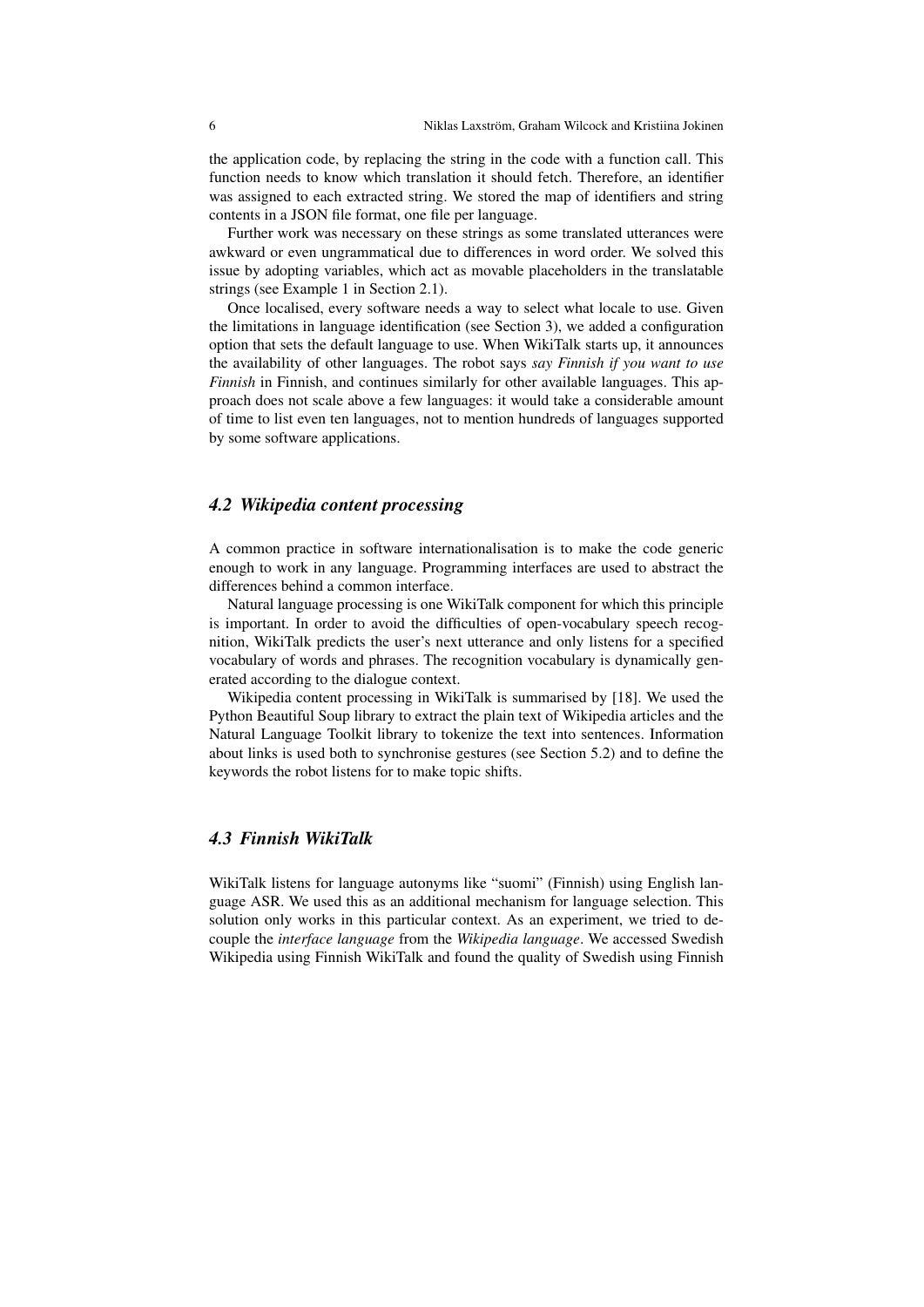TTS understandable but unnatural. The experience was comparable to using machine translation when proper translation is not available.

We did not use an internationalisation library to support Finnish localisation in WikiTalk as it would be faster and easier to adapt our own implementation to any special needs. Many internationalisation libraries are available for Python [26], the programming language of WikiTalk: a comparison shows that our development reimplemented many of their common features, supporting our first hypothesis.

## *4.4 Japanese WikiTalk*

Following the internationalisation of WikiTalk and the creation of English and Finnish localisations, the next step was to make a Japanese localisation to test the second hypothesis. While English and Finnish use variants of the Latin writing system, Japanese uses a quite different writing system and is a good example for testing whether the language support is generic enough. The Japanese localisation is described by [23].

The differences between the English and Finnish alphabetic characters and the Japanese kanji, hiragana and katakana characters were handled by using Unicode. The main problem was caused by the fact that both English and Finnish separate words by spaces unlike Japanese. For the Japanese localisation the code was rewritten so that it does not assume spaces between words.

The English WikiTalk uses the *Did you know?* section from the main page of English Wikipedia in order to suggest new topics that might be interesting. The topics in this section are new every day. Japanese Wikipedia does not have a *Did you know?* section, so this method could not be used unchanged. However, Japanese Wikipedia does have a list of new articles on the main page, and this list was used to suggest new topics in a similar way.

For language-switching, we found that the workaround mentioned in Section 4.3 also worked for Japanese. English ASR recognises *Nihongo* as a request to switch to Japanese, and Japanese ASR recognises *Ingirishu* (English) as a request to switch to English. Language-switching between English and Japanese with multilingual WikiTalk was demonstrated at SIGDIAL 2015 [31].

## 5 Limitations on internationalisation

The previous section describes an implementation of internationalisation that makes usable localisations possible. Existing and future localisations, however, could benefit from additional internationalisation support. In this section we describe additional requirements which are not universally adopted in standard software internationalisation and hence were not provided in our study. Solving these issues would be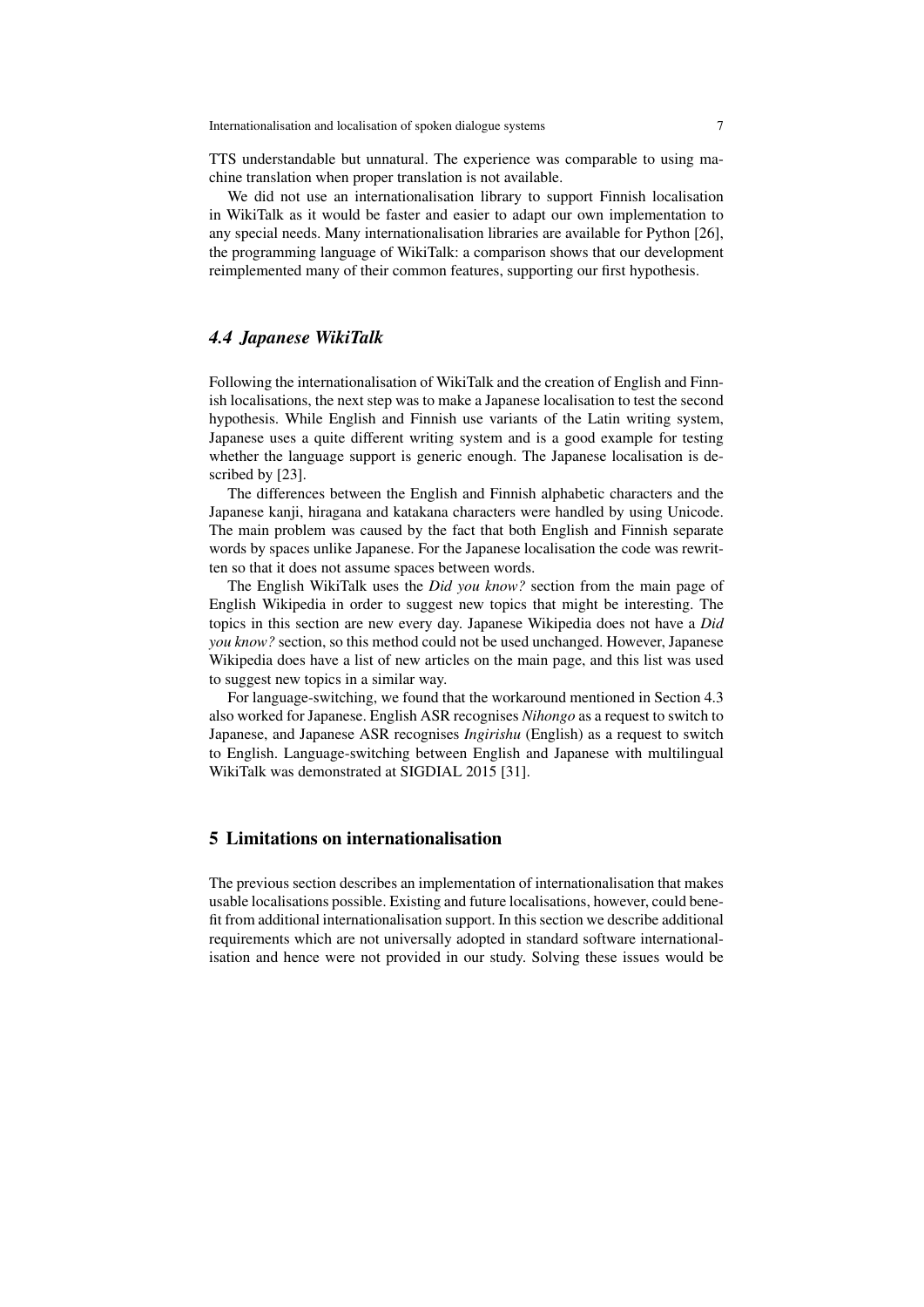the next steps for increasing the quality of internationalisation support for spoken dialogue systems such as WikiTalk.

## *5.1 Grammatical features in text interfaces*

Often, the translated string needs to be different depending on the actual value that will replace a placeholder. This is still an on-going engineering problem in software development. For number agreement this is a solved problem, however, as most internationalisation libraries let translators specify different versions depending on a numerical value. The rules for this are standardised and available in the Unicode Common Locale Data Repository [28]. Example 2 demonstrates one such system. An interface string (a) shows the syntax which translators use to specify different versions: with value 1 the chosen version is (b) and with 5 (c).

(2) a. \$1 *{{*PLURAL:\$1*|*day*|*days*}}* ago

- b. 1 day ago
- c. 5 days ago

Besides grammatical number, there are many other types of agreements that cannot be handled by common internationalisation libraries. In some software, such as those used by Wikipedia and Facebook, it is possible to alter the string based on the gender of the placeholders.<sup>2</sup> In fact there was very little need for grammatical features for WikiTalk.

#### *5.2 Issues in multimodal interfaces*

The approach to internationalisation and localisation for WikiTalk treats the system like a normal software project, but the speech and multimodal interfaces raise additional issues. ASR and TTS systems are clearly less mature in terms of internationalisation than text-based interfaces. While in most parts of the world people can use computers where all the necessary fonts and input methods are available for text, the same is not true for speech. ASR and TTS systems in many languages are either missing or low quality.

The technology for multimodal interaction (including face tracking, nodding and gesturing) is even less mature than for speech. Existing internationalisation libraries provide no support for issues related to multimodal interaction, although research on multimodal interaction clearly shows that there are significant differences between languages for all these modalities.

<sup>2</sup> Support for gender is complicated given that natural gender and grammatical gender might be different in some languages. It becomes even more complex when a user of the software uses a different language than the user who is being referred to.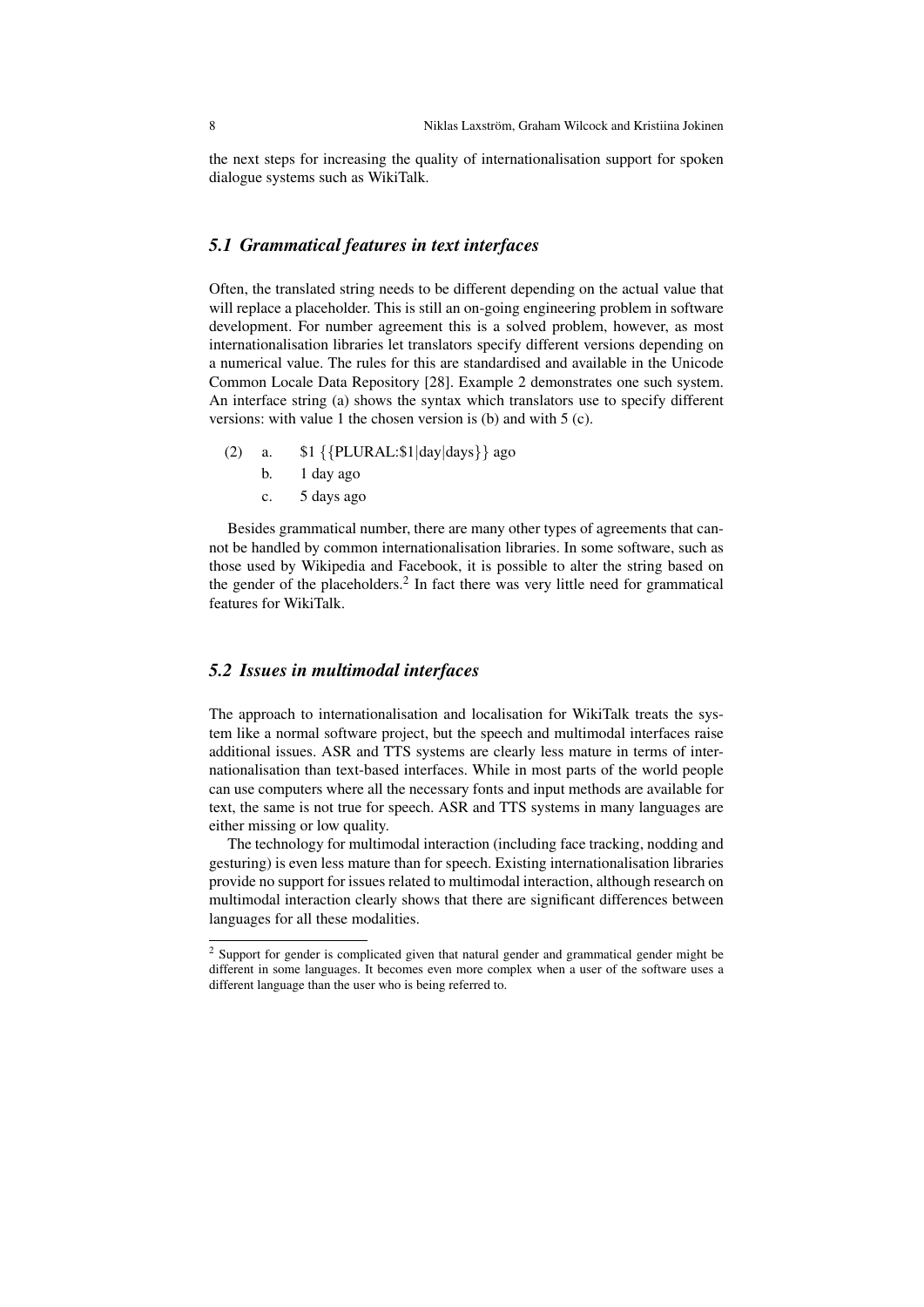#### Internationalisation and localisation of spoken dialogue systems 9

Some of these differences are well-known, for example gesturing with hands and arms varies widely between cultures. The Nao robot provides a large collection of predefined gestures, but they are not language-dependent. These predefined gestures are intended to express emotions such as surprise and embarrassment, but the way these emotions are actually expressed in different communities varies greatly and in subtle ways. In addition to the predefined gestures, applications can develop their own sets of gestures. WikiTalk uses its own gestures which are classified into gesture families according to their communicative functions, as discussed in [20].

Other differences in multimodal behaviours are less well-known. For example, head nodding varies even between language communities that are geographically close to each other. The NOMCO multimodal Nordic video corpus [24] shows significant differences in head nodding between Danes, Swedes and Finns. Danes tend to make multiple rapid down-nods, Swedes tend to make up-nods relatively more often, and Finns tend to make a single extremely slow down-nod [27].

Face tracking also needs to be localised. In some cultures it is normal to look straight at the eyes of the dialogue partner, in other cultures it is normal to avoid direct eye-contact, and in many cultures it depends on parameters of the situation which can be quite complex (gender, age, social status, and so on). The Nao robot performs face tracking rather well, but the only options are to switch face tracking on or switch it off, and when it is on the robot looks straight at the detected face. Any parametrisation of face tracking in order to support localisation would require replacing the standard face tracking module with custom software. WikiTalk currently includes only the option of running with face tracking on or off.

The proximity between the robot and the user is another factor in multimodal interaction. Unlike a computer, a humanoid robot can walk and can move closer to the user or away from the user. Initial measurements of users' preferred distance from the robot are reported by [9], but it is well-known that preferred proximity between human speakers varies between cultures. This suggests that proximity is another multimodal feature of human-robot interaction that requires localisation.

Apart from localisation of individual modalities, there is the further problem of integration across modalities. In WikiTalk, one of the most difficult challenges is the synchronisation of speech and gestures. The utterances spoken by the robot include some words and phrases that should be emphasised by specific gestures. In WikiTalk, *NewInfos* are pieces of new information that typically correspond to hyperlinks in the Wikipedia text, and these NewInfos should be emphasised by a *beat* gesture [5]. Like most gestures, beat gestures have a preparation phase before the main beat phase. Synchronisation of the beat gesture with the NewInfo therefore requires estimating both the time required for the preparation phase of the gesture and the time required for uttering the words that precede the NewInfo word or phrase. The problem for localisation is that the number of words preceding the NewInfo may vary greatly between languages, and it remains to be confirmed whether the methods for synchronising speech and gestures described by [20] can be made to work successfully across different languages.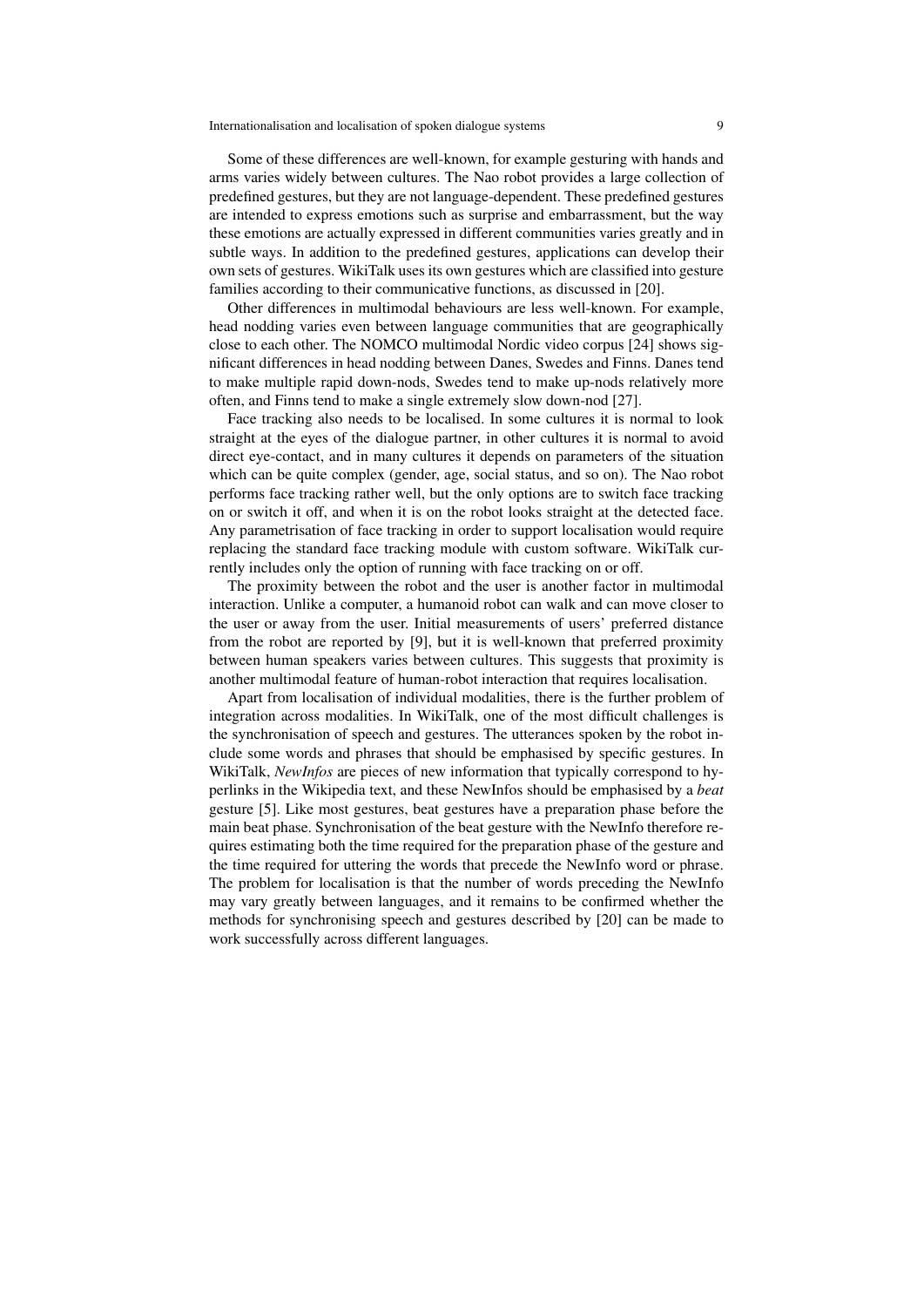## 6 Conclusions and future work

While this study is based on only one spoken dialogue system, the results are promising and support our hypotheses. We found that many existing software internationalisation practices and libraries are applicable for spoken dialogue systems. We also found interesting special internationalisation needs that are not present in common software applications.

The Japanese WikiTalk localisation was completed rapidly, proving that our internationalisation implementation for the WikiTalk spoken dialogue system enables rapid localisation. We have not evaluated the localised versions due to our assumption that localisation is not the bottleneck in naturalness of the conversations. The original WikiTalk was evaluated as described in [7].

We plan to add further locales. For example in the DigiSami project [12, 16] we plan to create a version of WikiTalk in Sami language (named SamiTalk). This work is described further in [32, 13].

This study has revealed special needs in internationalisation of spoken dialogue systems which are not yet adequately addressed in the common internationalisation libraries and frameworks. These special needs include identification of spoken language and many issues in multimodal interaction.

Computer gaming is probably the closest industry where related issues are found, together with localisation challenges presented by puns and sounds [2]. Future work should investigate whether spoken dialogue systems can borrow some ideas from lessons learnt by gaming. It might also be worth investigating the solutions for subtitle localisation which deal with multiple modalities of video, speech and text.

To understand how to best support these needs, further research and practical work should be conducted. For example, as it is currently impractical to provide a robot for each translator, further work could integrate robot emulators in tools used by translators. The aim is that translators would (in addition to translating the strings) be able to create appropriate localised gestures and tweak timings so that all modalities are properly synchronised.

Even new products targeting mass markets do not always support localisation from the beginning. This kind of development makes well-resourced languages even more privileged and increases the risks that less-resourced languages will be absent from new technologies. We recommend the developers of spoken dialogue systems to consider internationalisation from the beginning of the development and to take advantage of existing libraries, in order to avoid wasted effort later. For developers of internationalisation frameworks, we recommend providing support for localisation of multimodal interaction. Translation of strings is not sufficient to ensure a good experience for users of spoken dialogue systems. Developers of devices used for spoken dialogue systems should provide spoken language identification.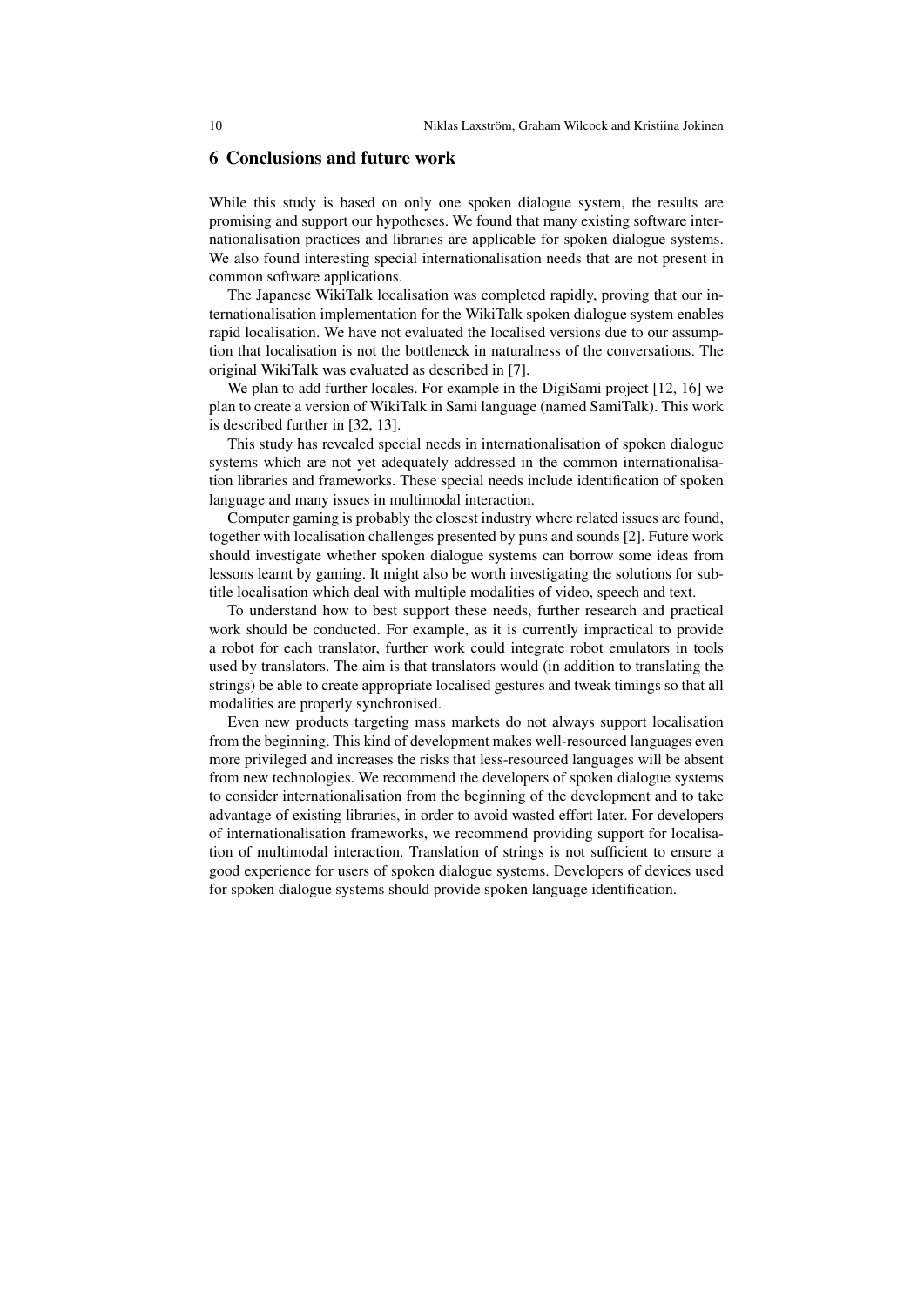### **References**

- 1. GNU Gettext. URL https://www.gnu.org/software/gettext/. Accessed: 2015- 09-18
- 2. Bernal-Merino, M.: Translation and Localisation in Video Games: Making Entertainment Software Global. Routledge Advances in Translation Studies. Taylor & Francis (2015)
- 3. Bunt, H., Alexandersson, J., Choe, J.W., Fang, A.C., Hasida, K., Petukhova, V., Popescu-Belis, A., Traum, D.R.: ISO 24617-2: A semantically-based standard for dialogue annotation. In: Proceedings of Eighth International Conference on Language Resources and Evaluation (LREC 2012), pp. 430–437. Istanbul (2012)
- 4. Cardenosa, J., Gallardo, C., Martin, A.: Internationalization and localization after system development: a practical case. In: 4th International Conference on Information Research, Applications and Education, vol. 1, pp. 207–214 (2007)
- 5. Cassell, J.: Embodied conversation: integrating face and gesture into automatic spoken dialogue systems (1999)
- 6. Cos, J., Toval, R., Toval, A., Fernandez-Aleman, J., Carrillo-de Gea, J., Nicolas, J.: Internationalization requirements for e-learning audit purposes. In: Global Engineering Education Conference (EDUCON), 2012 IEEE, pp. 1–6 (2012). DOI 10.1109/EDUCON.2012.6201027
- 7. Csapo, A., Gilmartin, E., Grizou, J., Han, J., Meena, R., Anastasiou, D., Jokinen, K., Wilcock, G.: Multimodal conversational interaction with a humanoid robot. In: Proceedings of 3rd IEEE International Conference on Cognitive Infocommunications (CogInfoCom 2012), pp. 667–672. Kosice (2012)
- 8. Esselink, B.: The evolution of localization. The Guide from Multilingual Computing & Technology: Localization 14(5), 4–7 (2003)
- 9. Han, J., Campbell, N., Jokinen, K., Wilcock, G.: Investigating the use of non-verbal cues in human-robot interaction with a Nao robot. In: Proceedings of 3rd IEEE International Conference on Cognitive Infocommunications (CogInfoCom 2012), pp. 679–683. Kosice (2012)
- 10. Jokinen, K.: Three challenges for dialogue management: the constructive dialogue model approach. Teoksessa T. Haukioja (toim.) Papers from the 16th Scandinavian Conference of Linguistics pp. 221–234 (1996)
- 11. Jokinen, K.: Adaptation and user expertise modelling in athosmail. Universal Access in the Information Society 4(4), 374–392 (2006)
- 12. Jokinen, K.: Open-domain Interaction and Online Content in the Sami Language. In: Proceedings of the Language Resources and Evaluation Conference (LREC 2014) (2014)
- 13. Jokinen, K., Hiovain, K., Laxstrom, N., Rauhala, I., Wilcock, G.: DigiSami and digital natives: ¨ Interaction technology for the North Sami language. In: Proceedings of Seventh International Workshop on Spoken Dialogue Systems (IWSDS 2016). Saariselka (2016) ¨
- 14. Jokinen, K., McTear, M.: Spoken dialogue systems. Synthesis Lectures on Human Language Technologies 2(1), 1–151 (2009)
- 15. Jokinen, K., Wilcock, G.: Constructive interaction for talking about interesting topics. In: Proceedings of Eighth International Conference on Language Resources and Evaluation (LREC 2012). Istanbul (2012)
- 16. Jokinen, K., Wilcock, G.: Community-Based Resource Building and Data Collection. In: The 4th International Workshop on Spoken Language Technologies for Under-resourced Languages (SLTU'14). St. Petersburg, Russia (2014)
- 17. Kornai, A.: Language death in the digital age. Language (1/8) (2012)
- 18. Laxstrom, N., Jokinen, K., Wilcock, G.: Situated interaction in a multilingual spoken informa- ¨ tion access framework. In: Proceedings of the Fifth International Workshop on Spoken Dialog Systems (IWSDS 2014), pp. 161–171. Napa, California (2014)
- 19. Li, H., Ma, B., Lee, K.A.: Spoken language recognition: from fundamentals to practice. Proceedings of the IEEE 101(5), 1136–1159 (2013)
- 20. Meena, R., Jokinen, K., Wilcock, G.: Integration of gestures and speech in human-robot interaction. In: Proceedings of 3rd IEEE International Conference on Cognitive Infocommunications (CogInfoCom 2012), pp. 673–678. Kosice (2012)